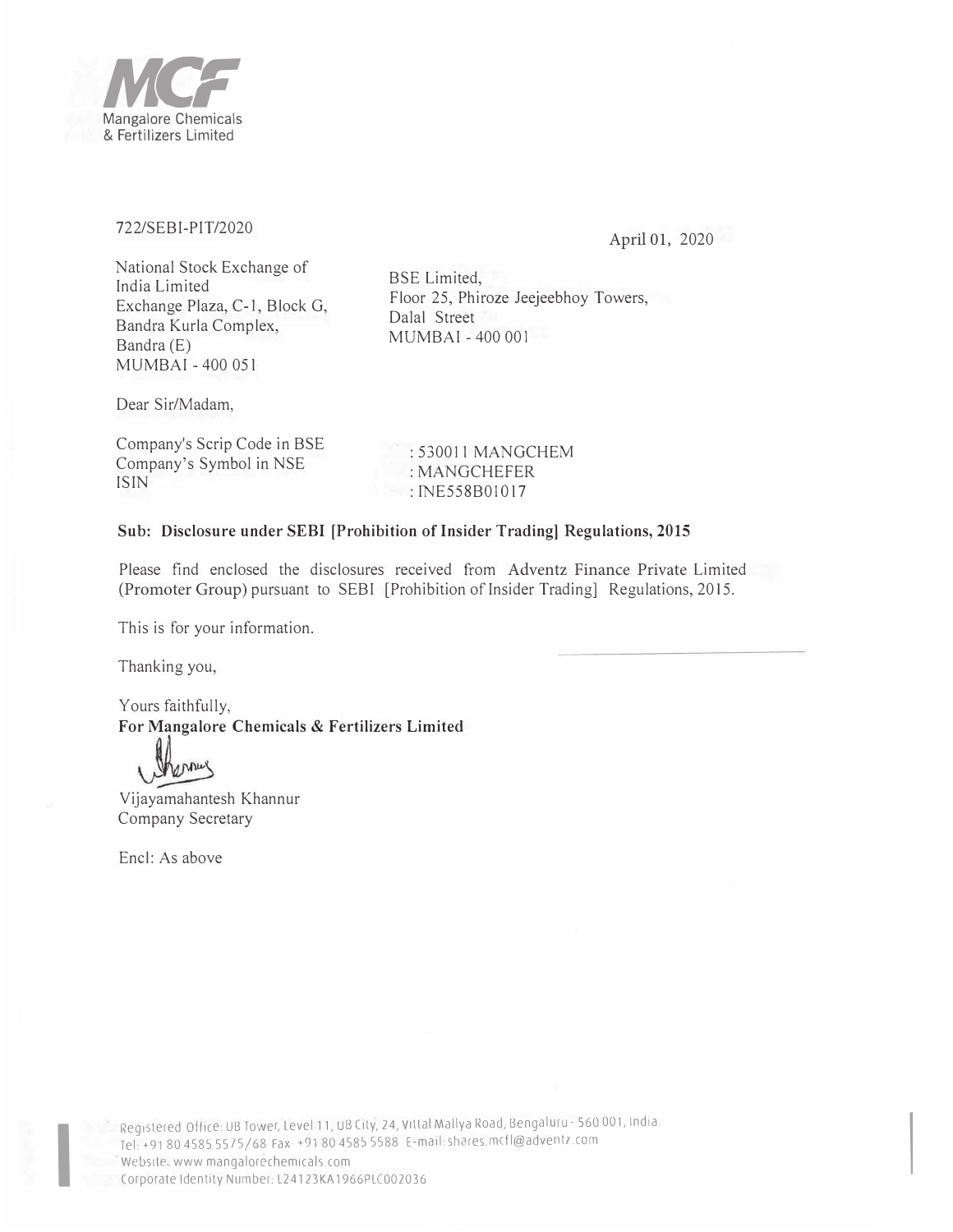## Dated: 01<sup>st</sup> April 2020

The Company Secretary Mangalore Chemicals & Fertilisers Ltd. Level 11, UB Tower, UB City 24, Vittal Mallya Road Karnataka Bangalore - 560001

Dear Sir,

Sub: Disclosure under Regulation 7(2) read with Regulation 6(2) of SEBI (Prohibition of Insider Trading) Regulations, 2015

We have acquired 50,000 equity shares of Mangalore Chemicals & Fertilisers Limited on 31st March, 2020.

Please find enclosed the disclosure in Form 'C' as required under Regulation 7(2) read with Regulation 6(2) of SEBI (Prohibition of Insider Trading) Regulations, 2015.

Thanking you, Yours faithfully

# For Adventz Finance Private Limited **VISHAL GARODIA** Vistal Oralodia COMPANY SECRETARY

**ACS** Company Secretary

Encl: As above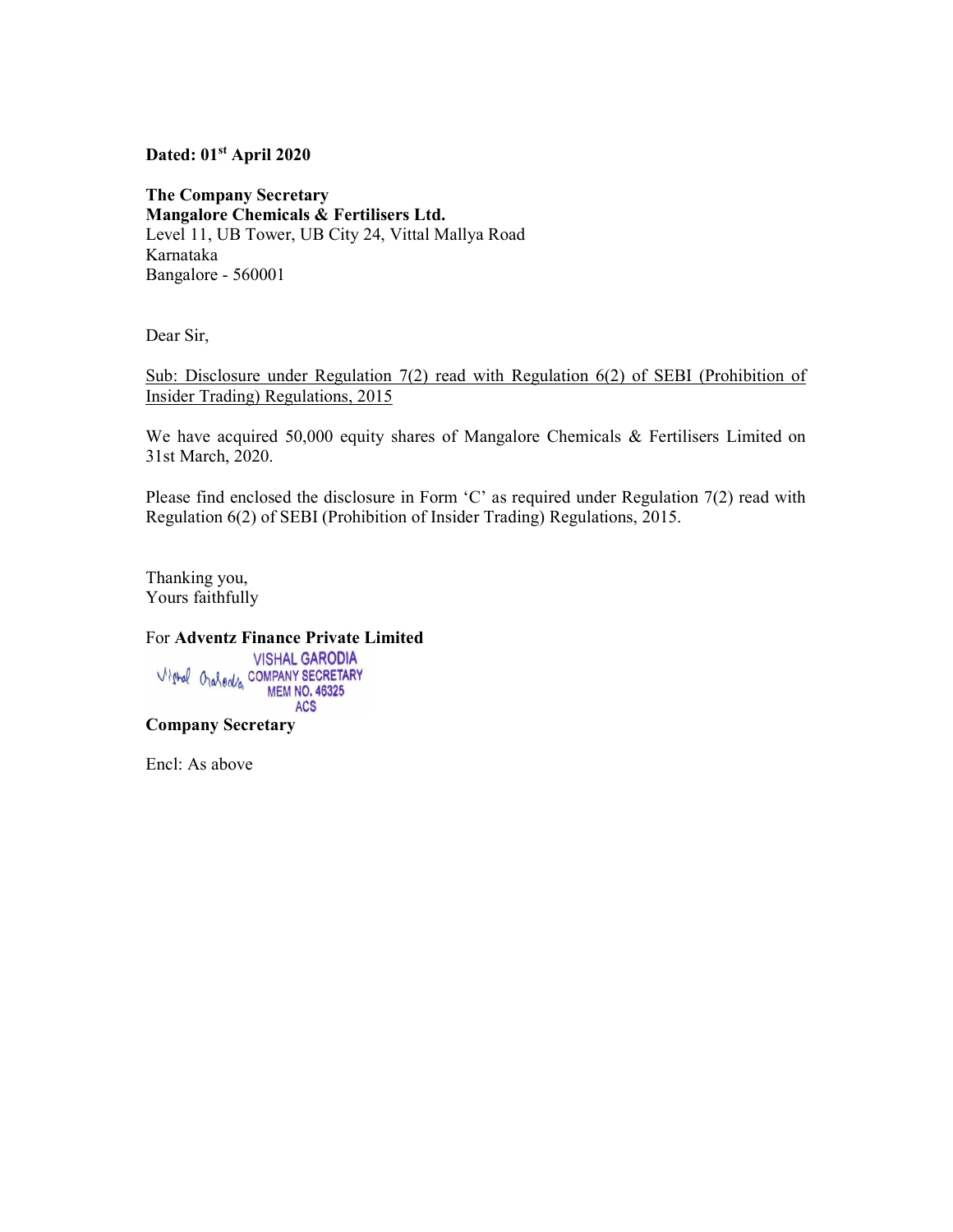# FORM C

## SEBI (Prohibition of Insider Trading) Regulations, 2015 [Regulation 7 (2) read with Regulation 6(2) – Continual disclosure]

# Name of the company: MANGALORE CHEMICALS & FERTLISERS LIMITED

#### ISIN of the company: INE558B01017

#### Details of change in holding of Securities of Promoter, Employee or Director of a listed company and other such persons as mentioned in Regulation 6(2).

| Name, PAN,<br>CIN/DIN, &<br>address with contact<br>nos                                                                                                                                                                   | Category<br>of Person                                                                 | Securities held prior to<br>acquisition / disposal                                                |                                        | Securities acquired/-Disposed                                                                   |       |                |                         | Securities held post<br>acquisition/disposal                                                           |                                       | Date of allotment advice/<br>acquisition of shares/sale<br>of shares |            | Date of<br>intimation<br>to company | Mode of<br>acquisition /<br>disposal (on<br>market/public/<br>rights/preferential<br>offer / off market/<br>Inter-se transfer,<br>ESOPs etc.) |
|---------------------------------------------------------------------------------------------------------------------------------------------------------------------------------------------------------------------------|---------------------------------------------------------------------------------------|---------------------------------------------------------------------------------------------------|----------------------------------------|-------------------------------------------------------------------------------------------------|-------|----------------|-------------------------|--------------------------------------------------------------------------------------------------------|---------------------------------------|----------------------------------------------------------------------|------------|-------------------------------------|-----------------------------------------------------------------------------------------------------------------------------------------------|
|                                                                                                                                                                                                                           | (Promoter<br>s/KMP/<br>Directors /<br>Immediate<br>relative to<br>/ others<br>$etc$ ) | Type of<br>security<br>(For eg. $-$<br>Shares,<br>Warrants,<br>Convertible<br>Debentures<br>etc.) | No. and $\%$<br>of<br>shareholdi<br>ng | Type of<br>security (For<br>eg. - Shares,<br>Warrants,<br>Convertible<br>Debentures<br>$etc.$ ) | No    | Value<br>(Rs.) | Transact<br>ion<br>Type | Type of<br>security<br>(For eg. $-$<br>shares,<br>Warrants,<br>Convertibl<br>e<br>Debenture<br>s etc.) | No. and<br>$%$ of<br>shareholdi<br>ng | From                                                                 | To         |                                     |                                                                                                                                               |
|                                                                                                                                                                                                                           | 2                                                                                     | $\mathfrak{Z}$                                                                                    | 4                                      | 5                                                                                               | 6     | 7              | 8                       | 9                                                                                                      | $10\,$                                | 11                                                                   | 12         | 13                                  | 14                                                                                                                                            |
| <b>Adventz Finance</b><br>Private Limited<br>PAN:<br>AABCB3016H<br>CIN:<br>U65993WB1996PT<br>C079012<br>31 B.B.D Bagh(S),<br>Kolkata 700001<br>Ph. No.: $(033)$<br>2248-8891/92<br>E-mail:<br>corp@poddarheritag<br>e.com | Promoter<br>Group                                                                     | <b>EQUITY</b><br><b>SHARES</b>                                                                    | 810000<br>$(0.68\%)$                   | <b>EQUITY</b><br><b>SHARES</b>                                                                  | 50000 | 1122976.22     | <b>BUY</b>              | <b>EQUITY</b><br><b>SHARES</b>                                                                         | 860000<br>$(0.72\%)$                  | 31.03.2020                                                           | 31.03.2020 | 01.04.2020                          | <b>ON MARKET</b><br><b>NSE</b>                                                                                                                |